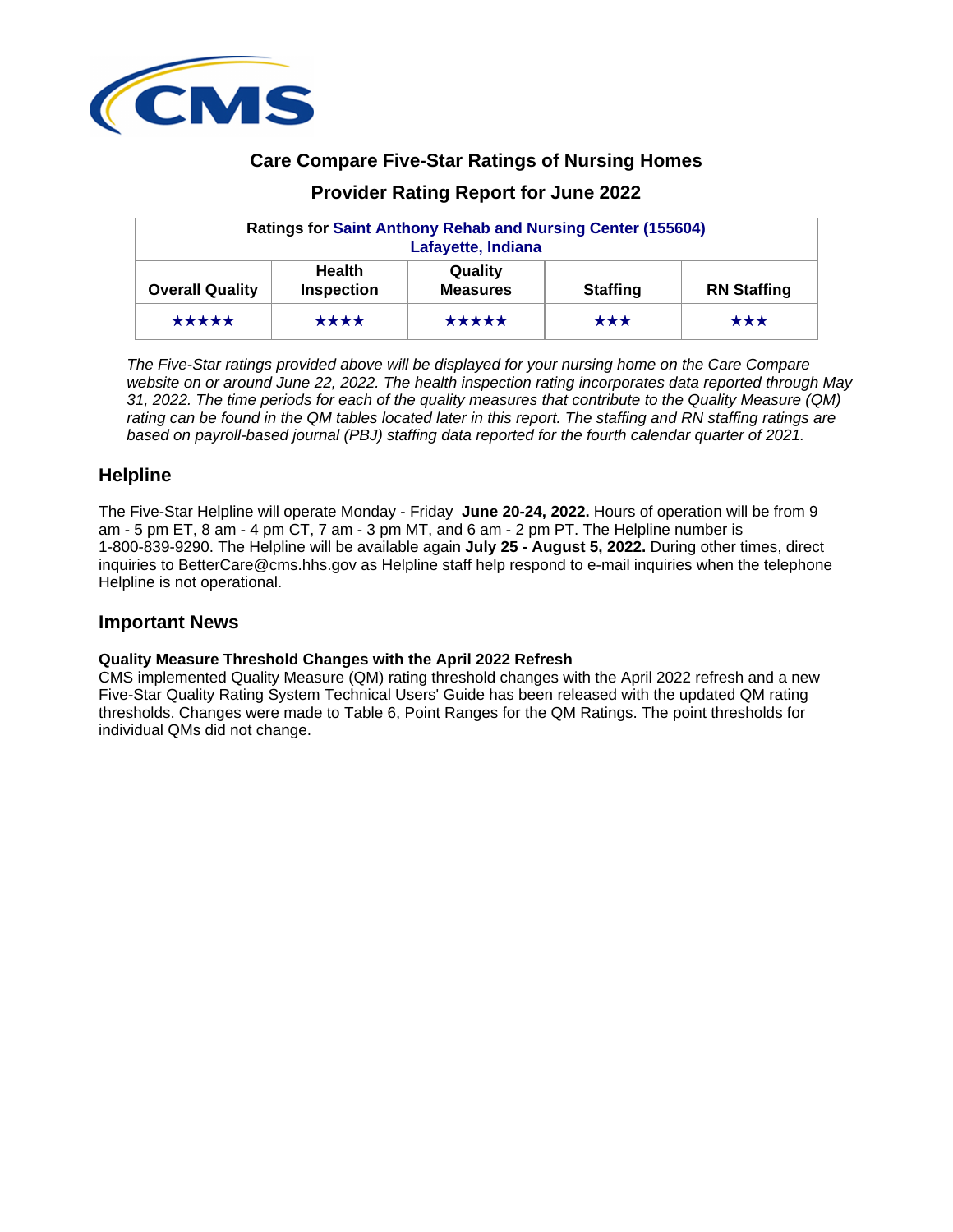### **Important News (continued)**

#### **Weekend staffing and staff turnover**

Weekend staffing and staff turnover data were added to the Nursing Home Care Compare website with the January 2022 refresh.

**Weekend Staffing:** the level of total nurse and registered nurse (RN) staffing on weekends provided by each nursing home over a quarter. This is reported in terms of the average number of RN and total nurse hours worked per resident per day on weekends (Saturdays and Sundays).

**Staff Turnover:** the following staff turnover measures are reported on Care Compare:

- The percent of RN staff that left the facility over the last year.
- The percent of total nurse staff that have left the facility over the last year.
- The number of administrators that have left the facility over the last year.

#### **These measures will be incorporated into the Five-Star staffing rating with the July 2022 Care Compare refresh.**

The facility-level measures for turnover and weekend staffing were added to the Provider Information file posted in the Provider Data Catalog (PDC) in the section for "Nursing homes including rehab services".

**Reminder for Nursing Homes to Link Employee Identifiers** when they are changed due to changes in the facility's staffing data systems. Facilities **must** link employee identifiers to ensure their turnover measures are accurate. To view the instructions and templates for linking employee identifiers, please see the PBJ Provider Users' Guide (link in the References section of this report). Find the technical submission file template to submit linked identifiers titled "PBJ XSD Admin file V1.00.0 (ZIP)" in the downloads section of the CMS PBJ webpage (link provided on the References page).

Please see the Five-Star Quality Rating Technical Users' Guide or the CMS Memorandum QSO-22-08-NH for additional information about the items listed above. Links to these resources are on the References page.

#### **Skilled Nursing Facility Quality Reporting Program (SNF QRP) Measures**

As of the April 2022 refresh, the MDS-based SNF QRP measures are being calculated using a full year of MDS assessment data (7/1/2020 – 6/30/2021). The SNF QRP claims-based measures will be updated with the July 2022 refresh to Care Compare.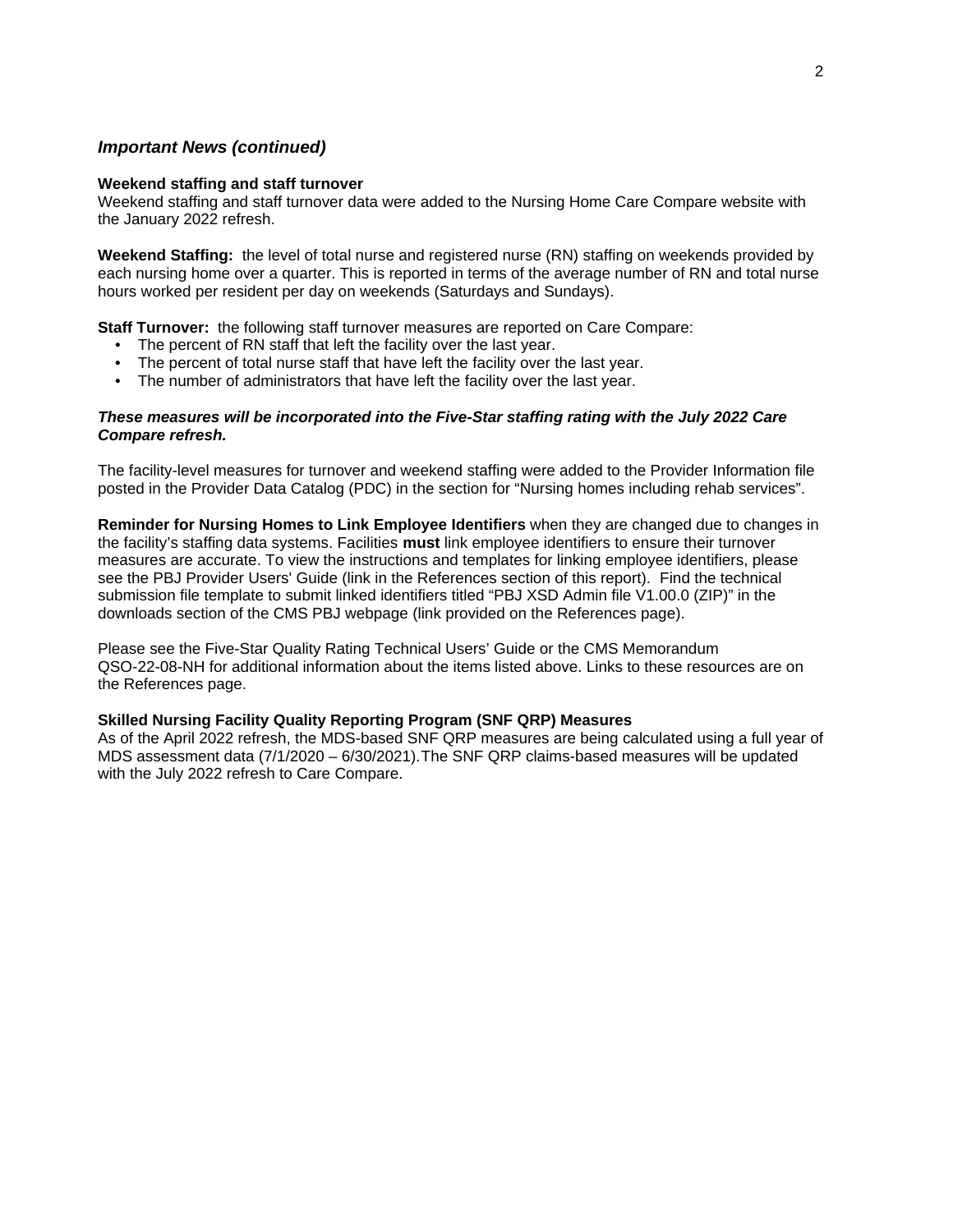### **Health Inspections**

The Five-Star health inspection rating listed on the first page of this report is based on three cycles of survey data and three years of complaint and focused infection control inspections and incorporates data reported through May 31, 2022.

### **Your Health Inspection Rating**

Provided below are the survey dates included in the calculation of the health inspection rating for your facility. The dates listed include standard survey dates as well as dates of complaint inspections and focused infection control inspections that resulted in deficiencies. For more detailed information about the deficiencies cited on each survey, please visit: https://data.cms.gov/provider-data/. This website updates on the same day as the Care Compare website. Any additional revisit points can be found in the 'Provider Information' table at the link provided above.

Health Inspection Rating Cycle 1 Survey Dates:

March 9, 2020

Health Inspection Rating Cycle 2 Survey Dates:

#### February 15, 2019

Health Inspection Rating Cycle 3 Survey Dates:

#### March 1, 2018

Total weighted health inspection score for your facility: 28.0

| <b>State-level Health Inspection Cut Points for Indiana</b> |             |             |             |                |  |  |  |
|-------------------------------------------------------------|-------------|-------------|-------------|----------------|--|--|--|
| 1 Star                                                      | 2 Stars     | 3 Stars     | 4 Stars     | 5 Stars        |  |  |  |
| >92.00                                                      | 51.18-92.00 | 32.01-51.17 | 15.34-32.00 | $0.00 - 15.33$ |  |  |  |

Please note that the state cut points are recalculated each month, but the total weighted health inspection score for your facility is compared to the cut points only if there is a change in your score.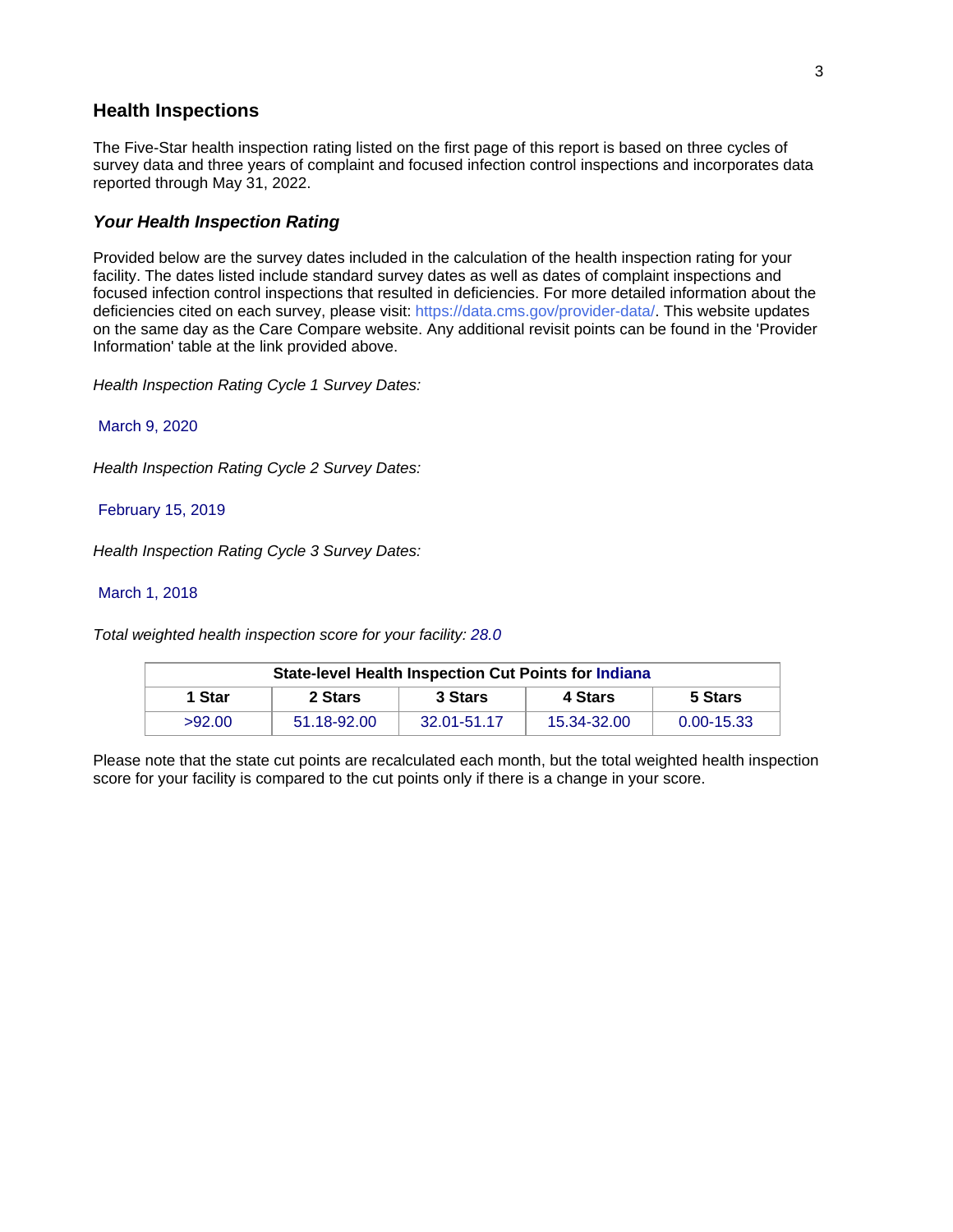|                                                                                            | Provider 155604 |               |        |               |        |                         | IN     | <b>US</b> |
|--------------------------------------------------------------------------------------------|-----------------|---------------|--------|---------------|--------|-------------------------|--------|-----------|
| <b>MDS Long-Stay Measures</b>                                                              | <b>2021Q1</b>   | <b>2021Q2</b> | 2021Q3 | <b>2021Q4</b> | 4Q avg | Rating<br><b>Points</b> | 4Q avg | 4Q avg    |
| Lower percentages are better.                                                              |                 |               |        |               |        |                         |        |           |
| Percentage of residents experiencing one<br>or more falls with major injury                | 0.0%            | 3.8%          | 5.5%   | 5.4%          | 3.5%   | 60                      | 3.9%   | 3.4%      |
| Percentage of high-risk residents with<br>pressure sores                                   | 0.0%            | 2.4%          | 2.3%   | 2.1%          | 1.7%   | 100                     | 7.7%   | 8.2%      |
| Percentage of residents with a urinary tract<br>infection                                  | 0.0%            | 2.0%          | 0.0%   | 0.0%          | 0.5%   | 100                     | 2.0%   | 2.4%      |
| Percentage of residents with a catheter<br>inserted and left in their bladder <sup>1</sup> | 1.9%            | 2.3%          | 1.8%   | 0.0%          | 1.5%   | 60                      | 1.0%   | 1.5%      |
| Percentage of residents whose need for<br>help with daily activities has increased         | 13.1%           | 14.3%         | 9.6%   | 7.4%          | 11.1%  | 120                     | 16.2%  | 14.8%     |
| Percentage of residents who received an<br>antipsychotic medication                        | 9.7%            | 5.8%          | 5.6%   | 5.4%          | 6.7%   | 135                     | 13.3%  | 14.5%     |
| Percentage of residents whose ability to<br>move independently worsened <sup>1</sup>       | 3.0%            | 12.1%         | 5.2%   | 0.0%          | 5.0%   | 150                     | 17.5%  | 19.8%     |

#### **Long-Stay Quality Measures that are Included in the QM Rating**

<sup>1</sup>These measures are risk adjusted.

<sup>2</sup>This measure includes some imputed data because there are fewer than 20 resident assessments or stays across the four quarters. This value is used in calculating the QM points and used in the QM rating calculation but will not be displayed on Care Compare.

|                                                                                                          |                                      |                                      | Provider 155604                               | IN                      | US                                      |                         |                                  |
|----------------------------------------------------------------------------------------------------------|--------------------------------------|--------------------------------------|-----------------------------------------------|-------------------------|-----------------------------------------|-------------------------|----------------------------------|
| <b>Claims-Based Long-Stay Measures</b>                                                                   | <b>Observed</b><br>Rate <sup>3</sup> | <b>Expected</b><br>Rate <sup>3</sup> | Risk-<br><b>Adjusted</b><br>Rate <sup>3</sup> | Rating<br><b>Points</b> | <b>Risk-</b><br><b>Adjusted</b><br>Rate | <b>Observed</b><br>Rate | Risk-<br><b>Adjusted</b><br>Rate |
| Lower rates are better. The time period<br>for data used in reporting is 10/1/2020<br>through 9/30/2021. |                                      |                                      |                                               |                         |                                         |                         |                                  |
| Number of hospitalizations per 1,000<br>long-stay resident days <sup>1</sup>                             | 2.92                                 | 1.81                                 | 2.61                                          | 30                      | 1.36                                    | 1.616                   | 1.39                             |
| Number of emergency department visits<br>per 1,000 long-stay resident days <sup>1</sup>                  | 1.46                                 | 2.12                                 | 0.95                                          | 75                      | 0.94                                    | 1.376                   | 0.86                             |

<sup>1</sup>These measures are risk adjusted.

<sup>2</sup>This measure includes some imputed data because there are fewer than 20 resident assessments or stays across the four quarters. This value is used in calculating the QM points and used in the QM rating calculation but will not be displayed on Care Compare.

 $3$ The observed rate is the actual rate observed for the facility without any risk-adjustment; the expected rate is the rate that would be expected for the facility given the risk-adjustment profile of the facility; and the risk-adjusted rate is adjusted for the expected rate of the outcome and is calculated as (observed rate for facility / expected rate for facility) \* US observed rate. Only the risk-adjusted rate will appear on Care Compare.

| Total Long-Stay Quality Measure Score | 830   |
|---------------------------------------|-------|
| Long-Stay Quality Measure Star Rating | ***** |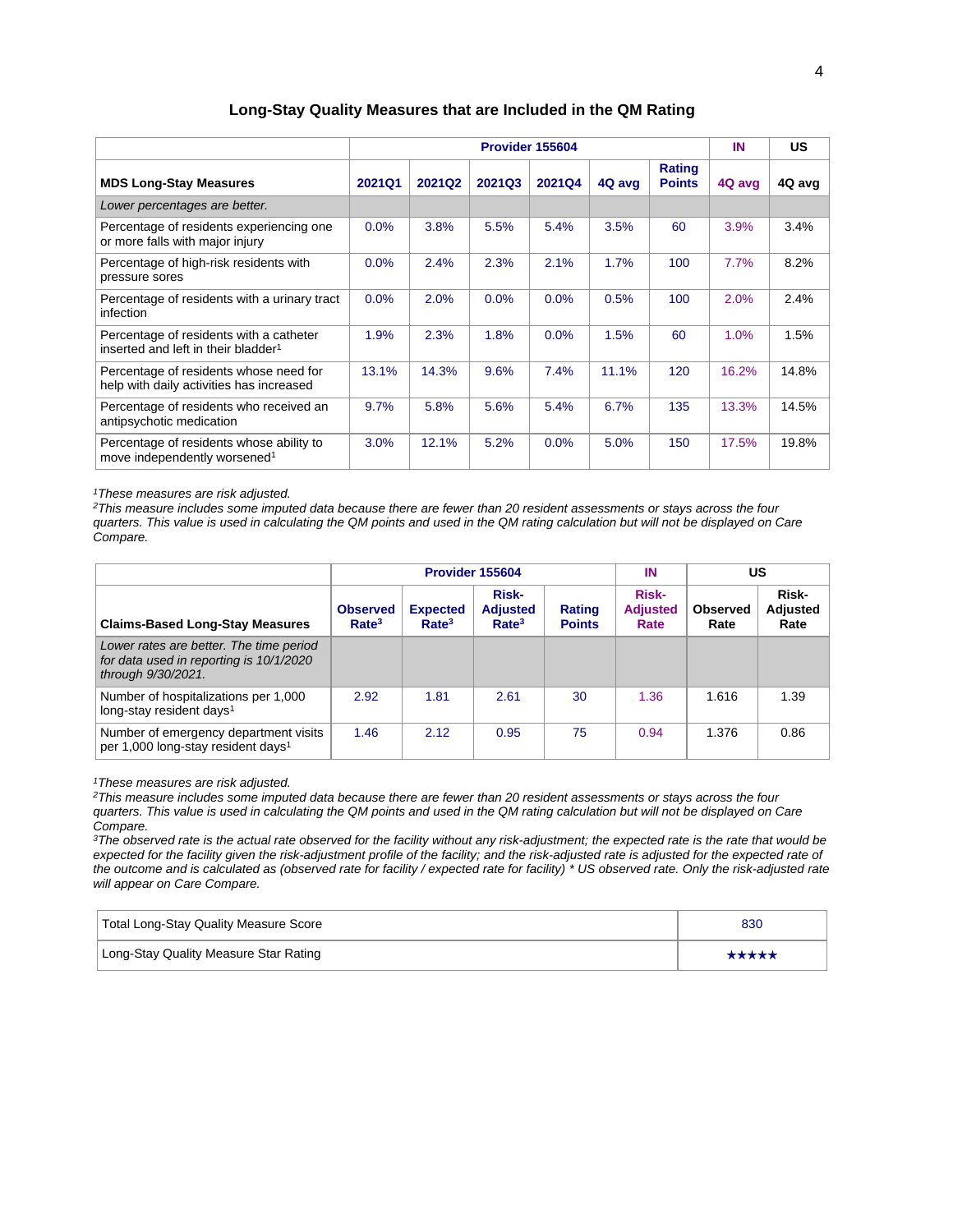#### **Short-Stay Quality Measures that are Included in the QM Rating**

|                                                                                                                |               | Provider 155604 |        |               |        |                                |        | <b>US</b> |
|----------------------------------------------------------------------------------------------------------------|---------------|-----------------|--------|---------------|--------|--------------------------------|--------|-----------|
| <b>MDS Short-Stay Measures</b>                                                                                 | <b>2021Q1</b> | 2021Q2          | 2021Q3 | <b>2021Q4</b> | 4Q avg | <b>Rating</b><br><b>Points</b> | 4Q avg | 4Q avg    |
| Higher percentages are better.                                                                                 |               |                 |        |               |        |                                |        |           |
| Percentage of residents who made<br>improvements in function <sup>1</sup>                                      | 79.8%         | 91.3%           | 89.2%  | 87.6%         | 87.7%  | 150                            | 73.4%  | 73.7%     |
| Lower percentages are better.                                                                                  |               |                 |        |               |        |                                |        |           |
| Percentage of residents who newly<br>received an antipsychotic medication                                      | 0.0%          | 0.0%            | 1.0%   | 0.0%          | 0.3%   | 80                             | 1.8%   | 1.8%      |
|                                                                                                                |               |                 |        |               |        |                                |        |           |
| The time period for data used in reporting is<br>7/1/2020 through 6/30/2021.                                   |               |                 |        |               |        |                                |        |           |
| Percentage of SNF residents with pressure<br>ulcers/pressure injuries that are new or<br>worsened <sup>1</sup> |               |                 |        |               | 0.7%   | 80                             | 3.6%   | 3.5%      |

|                                                                                                                 | Provider 155604                      |                                      |                                               |                         | IN                                      | US                      |                           |
|-----------------------------------------------------------------------------------------------------------------|--------------------------------------|--------------------------------------|-----------------------------------------------|-------------------------|-----------------------------------------|-------------------------|---------------------------|
| <b>Claims-Based Short-Stay Measures</b>                                                                         | <b>Observed</b><br>Rate <sup>3</sup> | <b>Expected</b><br>Rate <sup>3</sup> | Risk-<br><b>Adjusted</b><br>Rate <sup>3</sup> | Rating<br><b>Points</b> | <b>Risk-</b><br><b>Adjusted</b><br>Rate | <b>Observed</b><br>Rate | Risk-<br>Adjusted<br>Rate |
| Higher percentages are better. The time<br>period for data used in reporting is<br>10/1/2017 through 9/30/2019. |                                      |                                      |                                               |                         |                                         |                         |                           |
| Rate of successful return to home and<br>community from a SNF <sup>1</sup>                                      | 58.0%                                | <b>NR</b>                            | 62.2%                                         | 135                     | 54.7%                                   | 52.9%                   | 52.9% <sup>4</sup>        |
| Lower percentages are better. The time<br>period for data used in reporting is<br>10/1/2020 through 9/30/2021.  |                                      |                                      |                                               |                         |                                         |                         |                           |
| Percentage of residents who were<br>re-hospitalized after a nursing home<br>admission <sup>1</sup>              | 18.1%                                | 22.3%                                | 18.9%                                         | 120                     | 22.1%                                   | 23.2%                   | 22.6%                     |
| Percentage of residents who had an<br>outpatient emergency department visit <sup>1</sup>                        | 8.7%                                 | 9.9%                                 | 9.1%                                          | 90                      | 11.3%                                   | 10.4%                   | 11.1%                     |

<sup>1</sup>These measures are risk adjusted.

<sup>2</sup>This measure includes some imputed data because there are fewer than 20 resident assessments or stays across the four quarters. This value is used in calculating the QM points and used in the QM rating calculation but will not be displayed on Care Compare.

<sup>3</sup>The observed rate is the actual rate observed for the facility without any risk-adjustment; the expected rate is the rate that would be expected for the facility given the risk-adjustment profile of the facility. For successful community discharge, the risk-adjusted rate is calculated as (predicted rate / expected rate) \* US Observed rate and is referred to as the risk-standardized rate. For rehospitalization and emergency department visits, the risk-adjusted rate is calculated as (observed rate / expected rate) \* US observed rate. Only the risk-adjusted or risk-standardized rate will appear on Care Compare.

<sup>4</sup>For this measure, this value is the National Benchmark, rather than the national average of the risk-adjusted rate.  $NR = Not Reported.$  The expected rate is not reported for this measure.

| Unadjusted Short-Stay Quality Measure Score                                                   | 655   |
|-----------------------------------------------------------------------------------------------|-------|
| Total Short-Stay Quality Measure Score (unadjusted short-stay QM score*1150/800) <sup>1</sup> | 942   |
| Short-Stay Quality Measure Star Rating                                                        | ***** |
| Total Quality Measure Score <sup>2</sup>                                                      | 1772  |
| <b>Overall Quality Measure Star Rating</b>                                                    | ***** |

<sup>1</sup>An adjustment factor of 1150/800 is applied to the unadjusted total short-stay score to allow the long- and short-stay QMs to count equally in the total QM score.

 $2$ The total quality measure score is the sum of the total long-stay score and the total short-stay score. If a provider has only a long-stay score or only a short-stay score, then no total score is calculated and their overall QM rating is the same as the long-stay or short-stay QM rating, depending on which is available.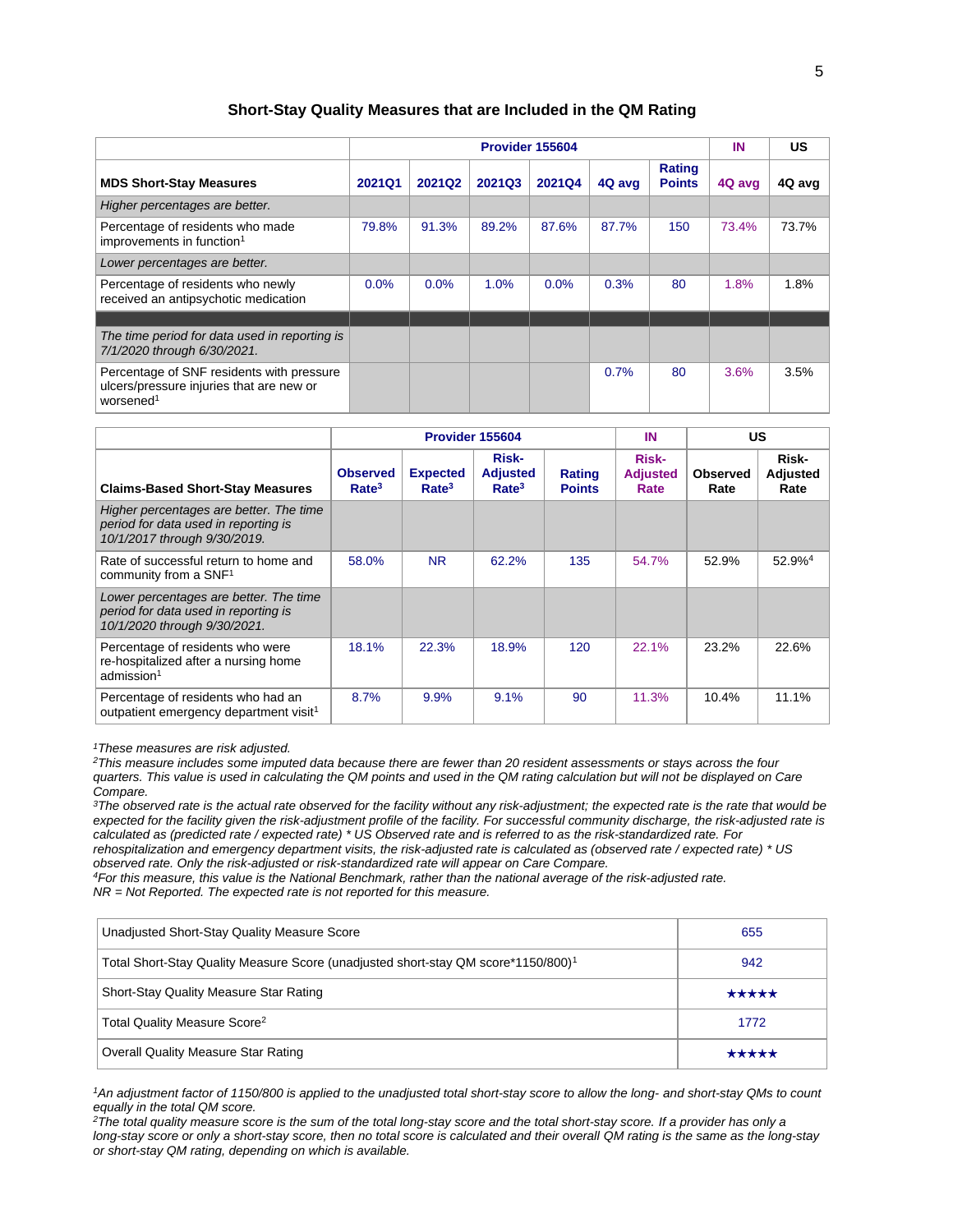|                                                                                            |        | Provider 155604 |               | IN     | US     |        |        |
|--------------------------------------------------------------------------------------------|--------|-----------------|---------------|--------|--------|--------|--------|
| <b>MDS Long-Stay Measures</b>                                                              | 2021Q1 | 2021Q2          | <b>2021Q3</b> | 2021Q4 | 4Q avg | 4Q avg | 4Q avg |
| Higher percentages are better.                                                             |        |                 |               |        |        |        |        |
| Percentage of residents assessed and<br>appropriately given the seasonal influenza vaccine | 98.5%  | 98.5%           | 98.5%         | 98.5%  | 98.5%  | 93.9%  | 95.7%  |
| Percentage of residents assessed and<br>appropriately given the pneumococcal vaccine       | 100%   | 100%            | 100%          | 100%   | 100%   | 91.3%  | 93.0%  |
| Lower percentages are better.                                                              |        |                 |               |        |        |        |        |
| Percentage of residents who were physically<br>restrained                                  | 0.0%   | 0.0%            | 0.0%          | 0.0%   | 0.0%   | 0.1%   | 0.2%   |
| Percentage of low-risk residents who lose control of<br>their bowels or bladder            | 39.3%  | 28.6%           | 32.3%         | 29.0%  | 32.2%  | 54.7%  | 47.0%  |
| Percentage of residents who lose too much weight                                           | 7.7%   | 6.5%            | 4.1%          | 9.3%   | 7.0%   | 6.6%   | 6.3%   |
| Percentage of residents who have depressive<br>symptoms                                    | 3.5%   | 0.0%            | 0.0%          | 0.0%   | 1.0%   | 12.5%  | 7.4%   |
| Percentage of residents who received an<br>antianxiety or hypnotic medication              | 21.3%  | 20.4%           | 17.3%         | 27.8%  | 21.8%  | 21.7%  | 19.6%  |
| <b>MDS Short-Stay Measures</b>                                                             |        |                 |               |        |        |        |        |
| Higher percentages are better.                                                             |        |                 |               |        |        |        |        |
| Percentage of residents assessed and<br>appropriately given the seasonal influenza vaccine | 92.9%  | 92.9%           | 92.9%         | 92.9%  | 92.9%  | 72.2%  | 77.4%  |
| Percentage of residents assessed and<br>appropriately given the pneumococcal vaccine       | 100%   | 100%            | 100%          | 99.4%  | 99.8%  | 76.1%  | 79.8%  |

#### **Quality Measures that are Not Included in the QM Rating**

#### **Additional Notes Regarding the Quality Measure Tables**

"d<20". For individual quarters for the MDS-based QMs, d<20 means the denominator for the measure (the number of eligible resident assessments) is too small to report. A four quarter average may be displayed if there are at least 20 eligible resident assessments summed across the four quarters.

"NA". "NA" will be reported for quality measures not included in the QM Rating: 1) for which data are not available or 2) for which the total number of eligible resident assessments summed across the four quarters is less than 20.

#### **SNF Quality Reporting Program (QRP) Measures:**

Two of the short-stay QMs used in the Five-Star QM rating calculation are SNF QRP measures: "Percentage of SNF residents with pressure ulcers/pressure injuries that are new or worsened" and "Rate of successful return to home and community from a SNF." There are additional SNF QRP measures that are not included in the Five-Star ratings but are displayed on Care Compare. Information about these measures can be found on separate provider preview reports in the QIES mailbox. Please watch for communication from CMS on the availability of these reports. Additional information about the SNF QRP measures can be found in the Quality of Resident Care section on the References page of this report.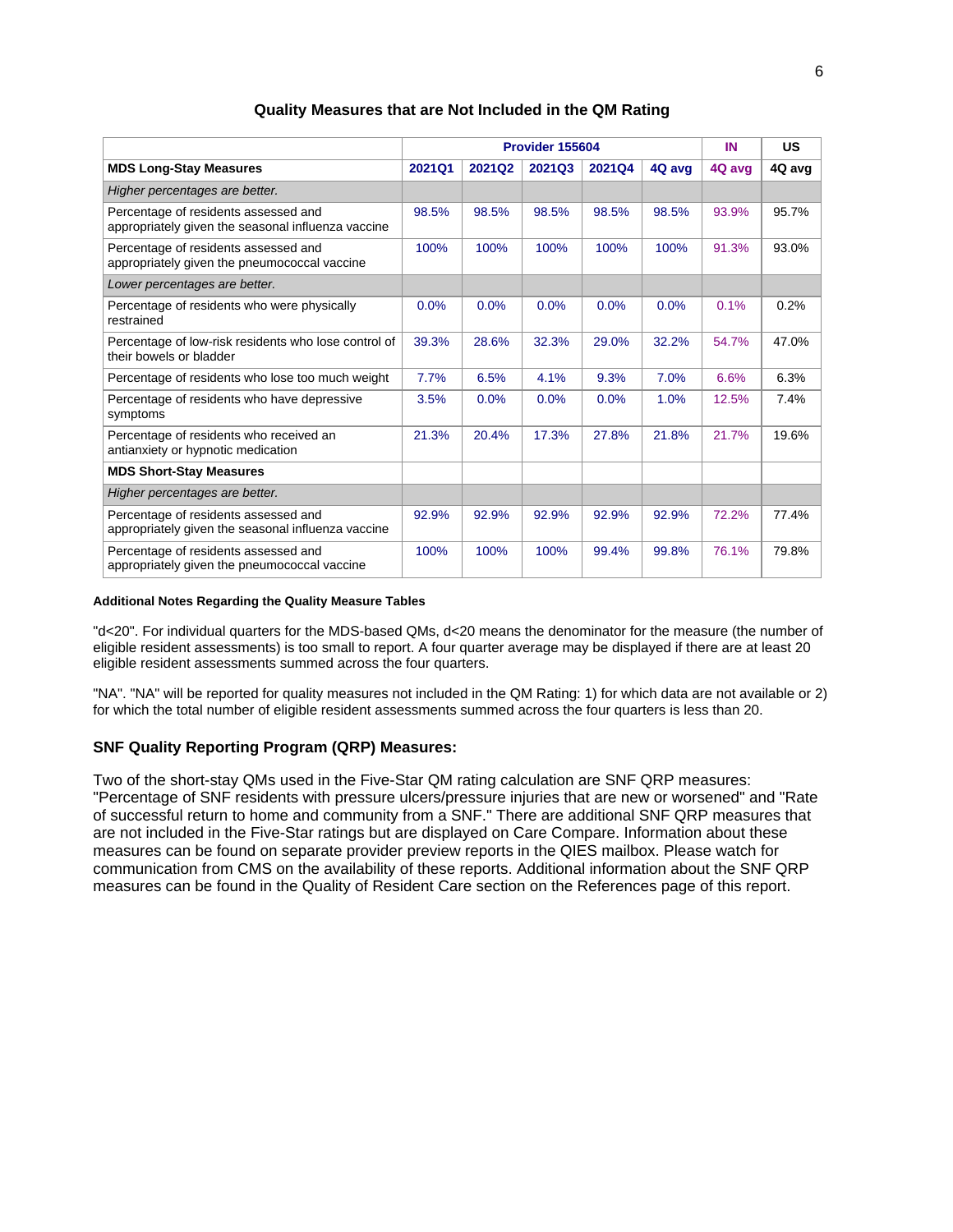### **Staffing Hours per Resident Day**

PBJ data for **January 1 to March 31, 2022** (submitted and accepted by the May 15, 2022 deadline) are being used to calculate the staffing levels for three months starting with the **July 2022** Care Compare website update. The table below includes the reported, case-mix and adjusted staffing levels for your facility, using the PBJ data for **January 1 to March 31, 2022.** The case-mix staffing values are based on resident acuity levels using RUG-IV data. The Five-Star Rating Technical Users' Guide contains a detailed explanation of the staffing rating and the case-mix adjustment methodology. The table also shows the weekend staffing levels (total nurse and RN) for your facility. Below the table is the average resident census for your facility.

| Staffing Levels for January 1 to March 31, 2022 for Provider Number 155604 |                                                                  |                                                                                      |                        |                                 |  |  |
|----------------------------------------------------------------------------|------------------------------------------------------------------|--------------------------------------------------------------------------------------|------------------------|---------------------------------|--|--|
|                                                                            | <b>Reported</b><br>Hours per<br><b>Resident per</b><br>Day (HRD) | <b>Reported</b><br><b>Hours per</b><br><b>Resident per</b><br>Day (HRD)<br>(Decimal) | Case-Mix<br><b>HRD</b> | Case-Mix<br><b>Adjusted HRD</b> |  |  |
| All days                                                                   |                                                                  |                                                                                      |                        |                                 |  |  |
| Total nurse (RN, LPN, LVN, and Nurse<br>Aide) hours                        | 3 hours and<br>45 minutes                                        | 3.746                                                                                | 3.353                  | 3.536 <sup>1</sup>              |  |  |
| RN hours                                                                   | 42 minutes                                                       | 0.705                                                                                | 0.422                  | 0.658 <sup>1</sup>              |  |  |
| <b>LPN/LVN hours</b>                                                       | 1 hour and 21<br>minutes                                         | 1.347                                                                                | 0.784                  | 1.264                           |  |  |
| Nurse aide hours                                                           | 1 hour and 42<br>minutes                                         | 1.694                                                                                | 2.147                  | 1.606                           |  |  |
| Physical therapist <sup>2</sup> hours                                      | 10 minutes                                                       |                                                                                      |                        |                                 |  |  |
| <b>Weekend<sup>2</sup> (Saturday and Sunday)</b>                           |                                                                  |                                                                                      |                        |                                 |  |  |
| Total nurse (RN, LPN, LVN, and Nurse<br>Aide) hours                        | 3 hours and<br>17 minutes                                        | 3.284                                                                                |                        |                                 |  |  |
| <b>RN</b> hours                                                            | 47 minutes                                                       | 0.786                                                                                |                        |                                 |  |  |

<sup>1</sup>Please see the staffing tables located in the Technical Users' Guide (link provided on the Reference page) for the specific cut points utilized with the bold case-mix adjusted values.<br><sup>2</sup>Physical therapist and weekend staffing levels are not included in the staffing rating calculation.

The average number of residents for your facility (based on MDS census) for January 1 to March 31, 2022 is 71.7.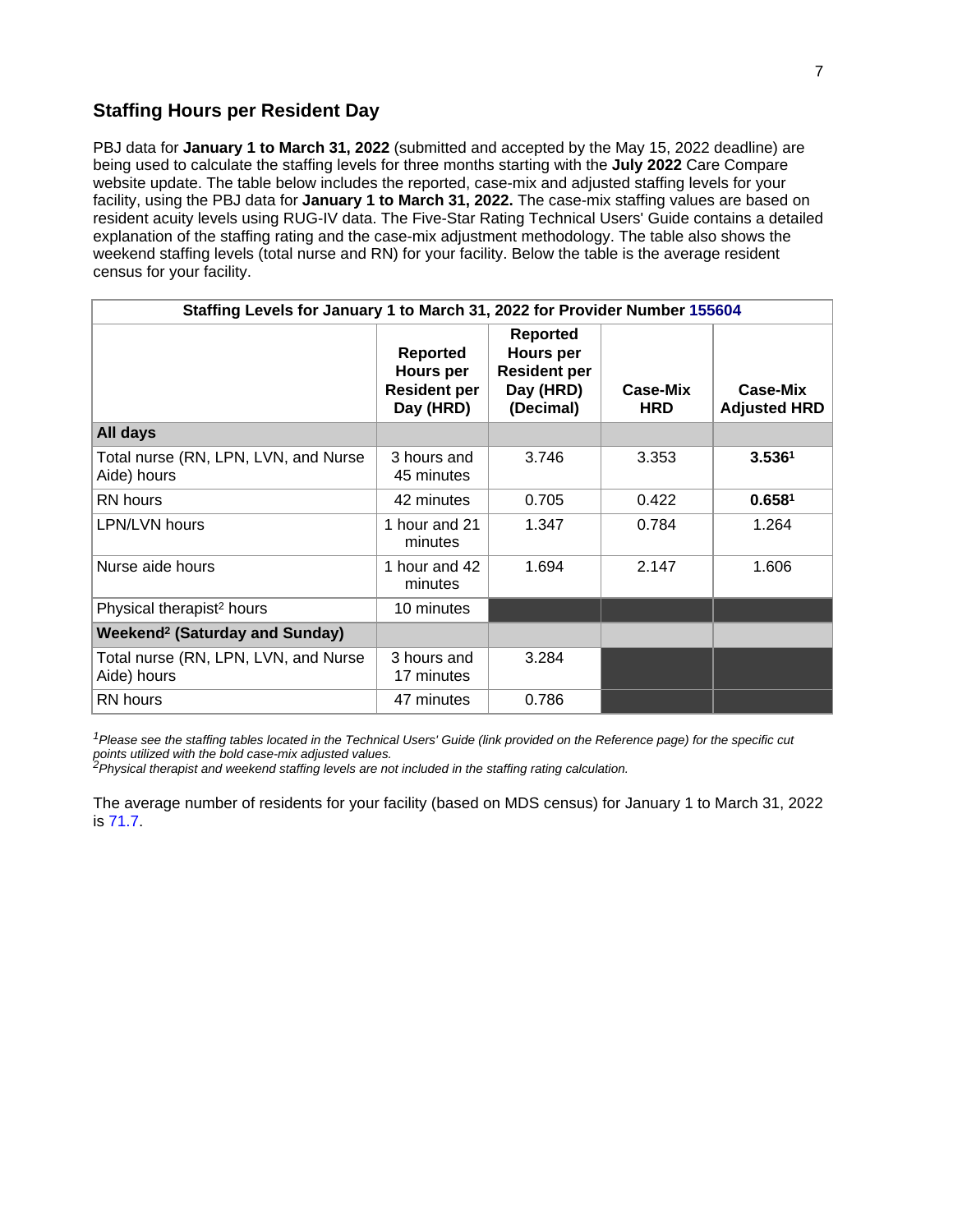#### **Availability of Reported Staffing Data**

Some providers will see 'Not Available' for the reported hours per resident per day in the table above and a staffing rating may not be displayed for these facilities. There are several reasons this could occur:

- 1. No MDS census data were available for the facility.
- 2. No on-time PBJ staffing data were submitted for the facility.
- 4. No nursing hours were reported (0 HRD).
- 5. Total reported nurse staffing was excessively high (>12.0 HRD).
- 6. Total reported nurse aide staffing was excessively high (>5.25 HRD).

7. A CMS audit identified significant discrepancies between the hours reported and the hours verified, or the nursing home failed to respond to an audit request.

14. No nursing hours were reported on weekends (0 HRD).

- 15. Total reported nurse staffing on weekends was excessively high (>12.0 HRD).
- 16. The total reported nurse aide staffing on weekends was excessively high (>5.25 HRD).
- 18. Other reason.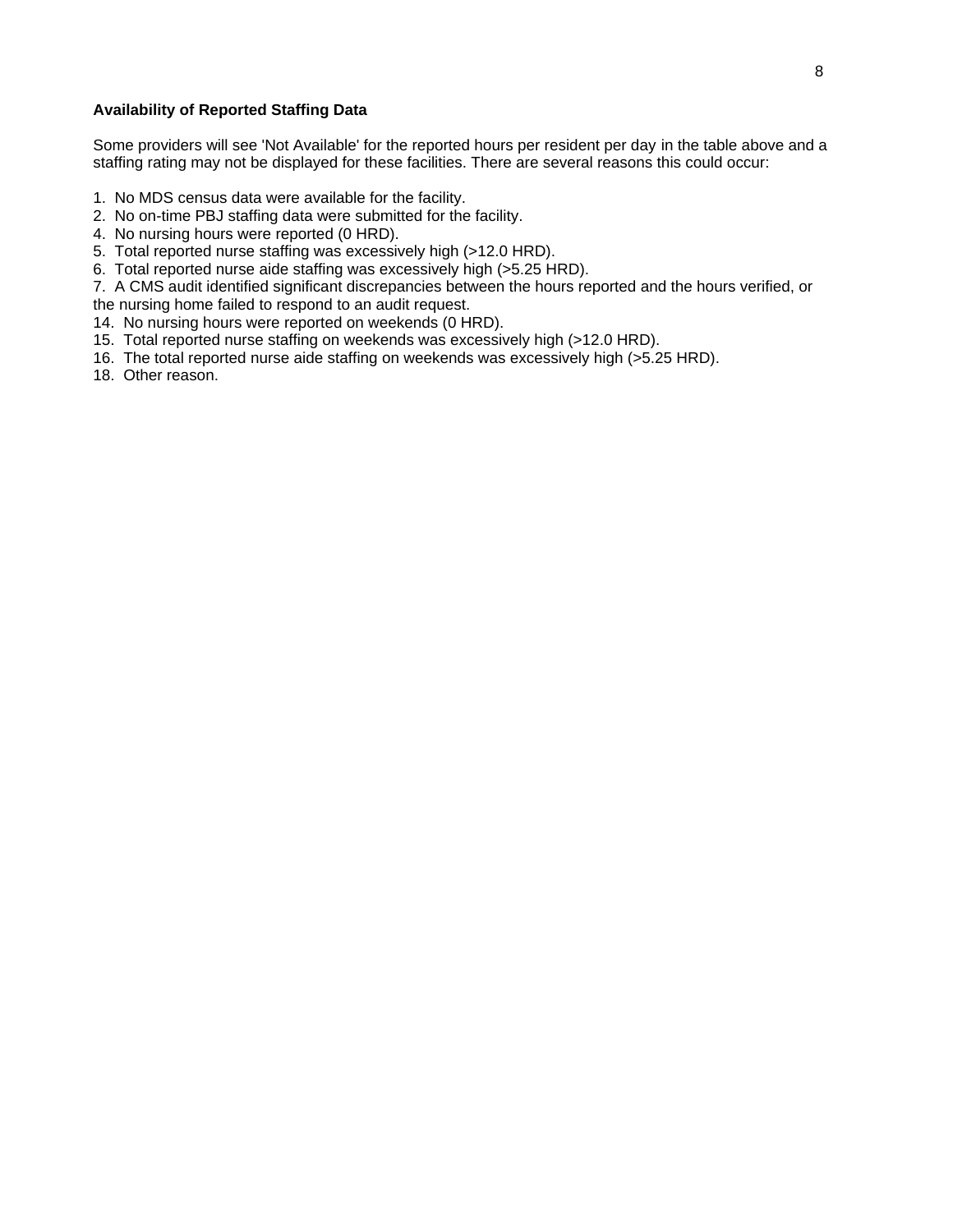#### **PBJ staffing summary for January 1 to March 31, 2022**

The following table summarizes the nurse, physical therapist and administrator data that your facility reported to the PBJ system for the quarter. The data include both exempt and non-exempt employees, as well as agency staff. Please note that values for hours are rounded to the nearest integer. As with the other information, facilities should review this information to ensure they are reporting complete and accurate data for future submissions.

| <b>Staffing Category</b>                  | <b>Job Code(s)</b> | Total number of<br>hours that your<br>facility reported<br>for the quarter | Number of days in<br>the quarter on<br>which your facility<br>reported ANY<br>hours |
|-------------------------------------------|--------------------|----------------------------------------------------------------------------|-------------------------------------------------------------------------------------|
| <b>RN Director of Nursing</b>             | 5                  | 445                                                                        | 59                                                                                  |
| RN with administrative duties             | 6                  | $\Omega$                                                                   | $\mathbf 0$                                                                         |
| <b>RN</b>                                 | 7                  | 4,108                                                                      | 90                                                                                  |
| <b>Total RN</b>                           | $5 - 7$            | 4,553                                                                      | 90                                                                                  |
| <b>LPN/LVN with administrative duties</b> | 8                  | 3,612                                                                      | 77                                                                                  |
| <b>LPN/LVN</b>                            | 9                  | 5,081                                                                      | 90                                                                                  |
| <b>Total LPN/LVN</b>                      | $8 - 9$            | 8,693                                                                      | 90                                                                                  |
| <b>Certified Nurse Aide</b>               | 10                 | 7,189                                                                      | 90                                                                                  |
| Nurse Aide in Training                    | 11                 | $\mathbf 0$                                                                | $\mathbf{0}$                                                                        |
| <b>Medication Aide/Technician</b>         | 12                 | 3,746                                                                      | 90                                                                                  |
| <b>Total Aide</b>                         | $10 - 12$          | 10,935                                                                     | 90                                                                                  |
| <b>Total Nurse Staffing</b>               | $5 - 12$           | 24,181                                                                     | 90                                                                                  |
| <b>Physical Therapist Staffing</b>        | 21                 | 1,116                                                                      | 79                                                                                  |
| <b>Administrator Staffing</b>             | 1                  | 500                                                                        | 63                                                                                  |

#### **PBJ staffing data report for January 1 to March 31, 2022**

The following table summarizes the information that your facility reported for nurse staffing only (PBJ Job codes 5-10 and 12) as listed in the PBJ nurse staffing summary for **January 1 to March 31, 2022.** We believe these are indicators of the completeness of the data submitted by your facility and the plausibility of the values reported. Indicators 1 and 2 show whether or not a facility has reported nurse staffing information for each day in the quarter. If a facility did not report hours for nursing staff for each day, we believe that may indicate that the facility has not submitted complete data.

For days that no nursing or RN staff hours were reported (indicators 1 and 2), we have included a list of those dates in listings 1 and 2, located at the end of this report.

| <b>Indicator</b> | <b>Description</b>                                                                                                                                                          | Number of days |
|------------------|-----------------------------------------------------------------------------------------------------------------------------------------------------------------------------|----------------|
|                  | Number of days in quarter on which your facility reported no nursing<br>hours (i.e. no aide <sup>1</sup> , LPN, or RN) but on which there were residents<br>in the facility |                |
| 2                | Number of days in quarter on which your facility reported no<br>Registered Nurse (RN) <sup>2</sup> hours but on which there were residents in<br>the facility               |                |

1 Includes the following job codes: Certified nurse aide (job code 10) and medication aide/technician (job code 12). Aides in training are not included.

2 Includes the following job codes: RN DON (5), RN with administrative duties (6), and RN (7).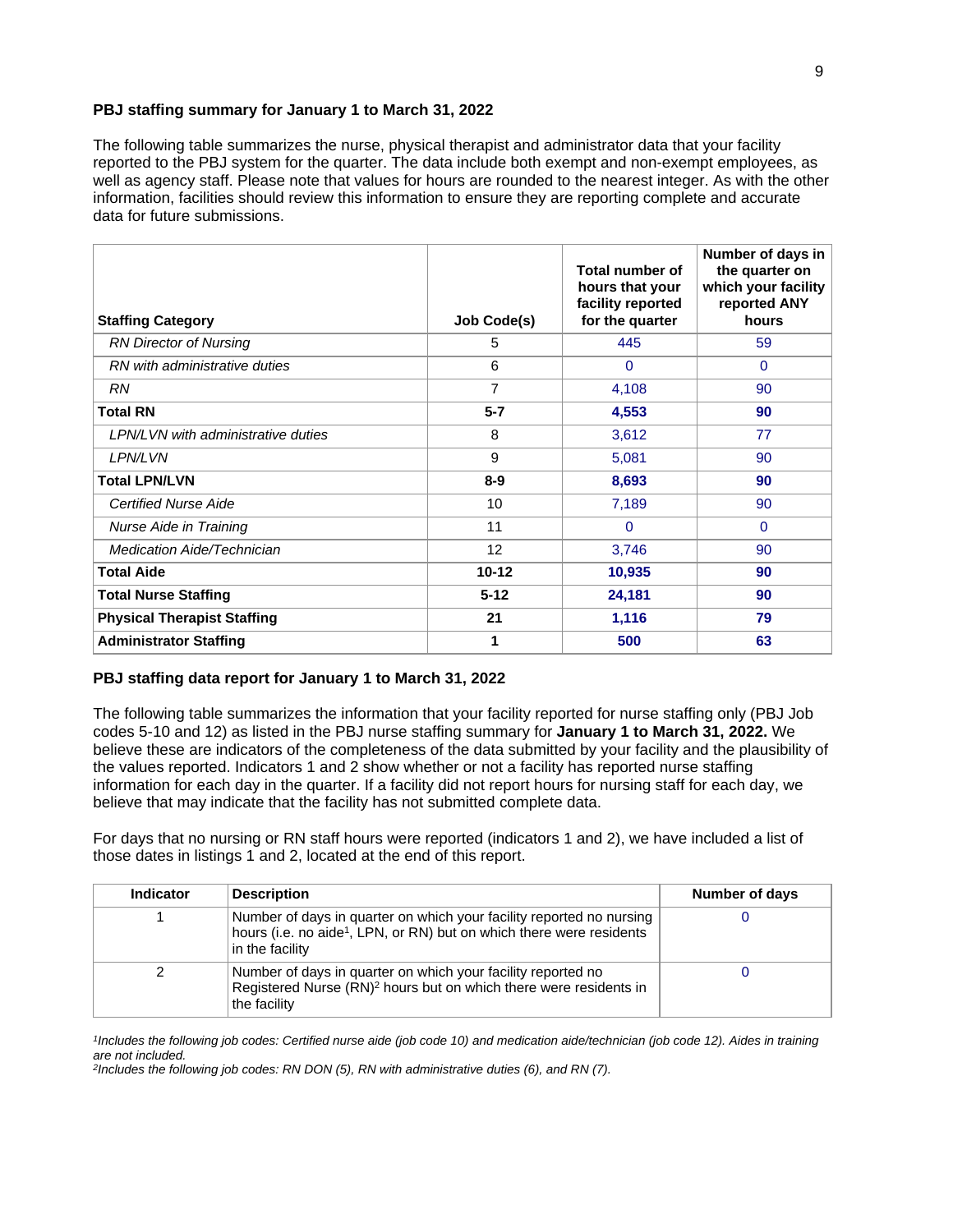# **Staffing Turnover**

PBJ data from October 1, 2020 to March 31, 2021 are used to calculate annual nursing staff and RN turnover measures and to report the number of administrator turnovers among eligible administrators in the 12-month reporting period between January 1, 2021 to December 31, 2021. PBJ does not collect information on employee termination dates; instead a turnover is identified based on gaps in days worked. The turnover measures include employees and agency staff that have worked at least 120 hours at your facility in a 90-day period since the first observed work day between October 1, 2020 to June 30, 2021. Individuals no longer associated with a nursing home are defined as eligible employees who have a period of 60 or more days during which they do not work at all. The data listed below report the nursing, RN, and administrator turnover measures for your facility January 1, 2021 to December 31, 2021. (Note that data from 2020Q4 - 2021Q2 are used to identify individuals who are eligible for the turnover measure, while data from 2022Q1 are used to identify individuals who had a 60-day or more gap in days worked that started within the last 60 days of 2021Q4.)

These turnover measures will be posted on Nursing Home Care Compare starting with the July 2022 update. Turnover measures will be incorporated into the staffing rating with the July 2022 update. The turnover measures are updated quarterly using a rolling 12-month period. Detailed information on how turnover is calculated is available in the Technical Users' Guide. Find the link on the References Page of this report.

| PBJ Nurse Staffing Turnover for January 1, 2021 to December 31, 2021<br>for Provider Number 155604                                                                                                           |       |    |    |     |  |
|--------------------------------------------------------------------------------------------------------------------------------------------------------------------------------------------------------------|-------|----|----|-----|--|
| <b>Number of Eligible</b><br><b>Staff Identified as</b><br><b>Displayed on Care</b><br><b>Number of Eligible</b><br>Compare <sup>2</sup><br>Staff <sup>1</sup><br><b>Turned over</b><br><b>Turnover Rate</b> |       |    |    |     |  |
| Nursing staff turnover                                                                                                                                                                                       | 34.7% | 75 | 26 | Yes |  |
| RN turnover                                                                                                                                                                                                  | 30.8% | 13 | 4  | Yes |  |
| Administrator turnover                                                                                                                                                                                       |       |    |    | Yes |  |

N.A. = Not Available. N.A. in the table above indicates that the value could not be calculated based on the data submitted. <sup>1</sup>The number of eligible staff is based on a count of the number of eligible 'employment spells.' For more details on the methodology used to calculate nursing staff turnover, please see the measure specifications, available at the location listed in the references below.

<sup>2</sup>Some providers will see "Not Available" on the Care Compare website for one or more turnover measures if there is a "No" along with a code listed in this column of the table.

# **Availability of Turnover Data**

Some providers will see 'Not Available' for one or more of the turnover measures in the table above or on Care Compare. There are several reasons this could occur:

#### **Nursing Staff and RN Turnover Exclusion Codes**

 1. No or invalid PBJ data submitted for one of more quarters between October 1, 2020 to March 31, 2021. See the table below for the quarters with missing or invalid PBJ data.

2. Fewer than 5 eligible nurse (or RN) employees or agency staff.

 3. 100% nurse (or RN) turnover on a single day.If you see this code in the table above, up to two dates on which it appears your nursing home had 100% turnover on a single day are listed below. In this case, you may need to submit data to link employee identifiers. See additional information in the Important News section and on the References page of this report.

18. Other reason

#### **Days with 100% turnover for all nursing staff**

No Dates with 100% nurse turnover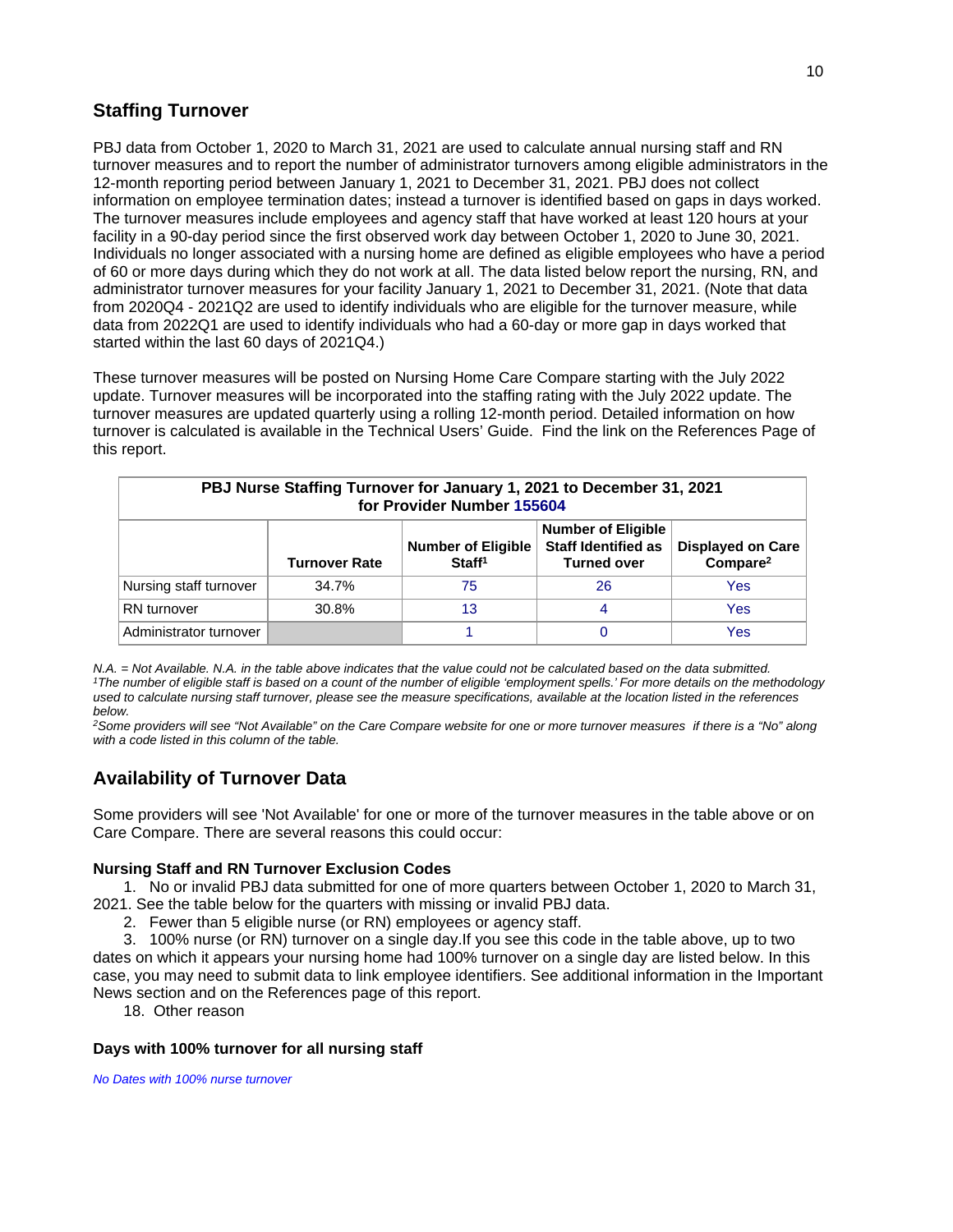# **Availability of Turnover Data (continued)**

#### **Administrator turnover exclusion codes**

 1. No or invalid PBJ data submitted for one of more quarters between October 1, 2020 to March 31, 2021. See the table below for the quarters with missing or invalid PBJ data.

 2. No administrator hours were submitted for one or more quarters between October 1, 2020 to March 31, 2021. See the table below for the quarters with no administrator hours.

3. No eligible administrator employees or agency staff.

 4. Too many administrators: there are 12 or more days between October 1, 2020 to March 31, 2021 with five or more different people reported under job code 1 (administrator) on the same day.

18. Other reason

| Your facility's submission of valid PBJ nursing data and administrator hours for<br>quarters used by turnover measures |        |        |        |        |        |        |
|------------------------------------------------------------------------------------------------------------------------|--------|--------|--------|--------|--------|--------|
|                                                                                                                        | 2020Q4 | 2021Q1 | 2021Q2 | 2021Q3 | 2021Q4 | 2022Q1 |
| Valid PBJ data submitted                                                                                               | Yes    | Yes    | Yes    | Yes    | Yes    | Yes    |
| Administrator hours submitted                                                                                          | Yes    | Yes    | Yes    | Yes    | Yes    | Yes    |

Note that in rare cases, turnover data may be reported on Care Compare even if one or more of the indicators of valid PBJ data in the table above is "No". This may occur if the data were later verified by a CMS audit.

**\_\_\_\_\_\_\_\_\_\_\_\_\_\_\_\_\_\_\_\_\_\_\_\_\_\_\_\_\_\_\_\_\_\_\_\_\_\_\_\_\_\_\_\_\_\_\_\_\_\_\_\_\_\_\_\_\_\_\_\_\_\_\_\_\_\_**

# **MDS Census Calendars for January 1 to March 31, 2022**

On the following page are calendars with the daily census values for your facility, based on the assessments submitted (for all payer types) and calculated using the method described in the Five-Star Quality Rating System Technical Users' Guide. Days of the month are shown in black in the upper left hand corner, while the daily census value is shown in blue in the lower center of each day.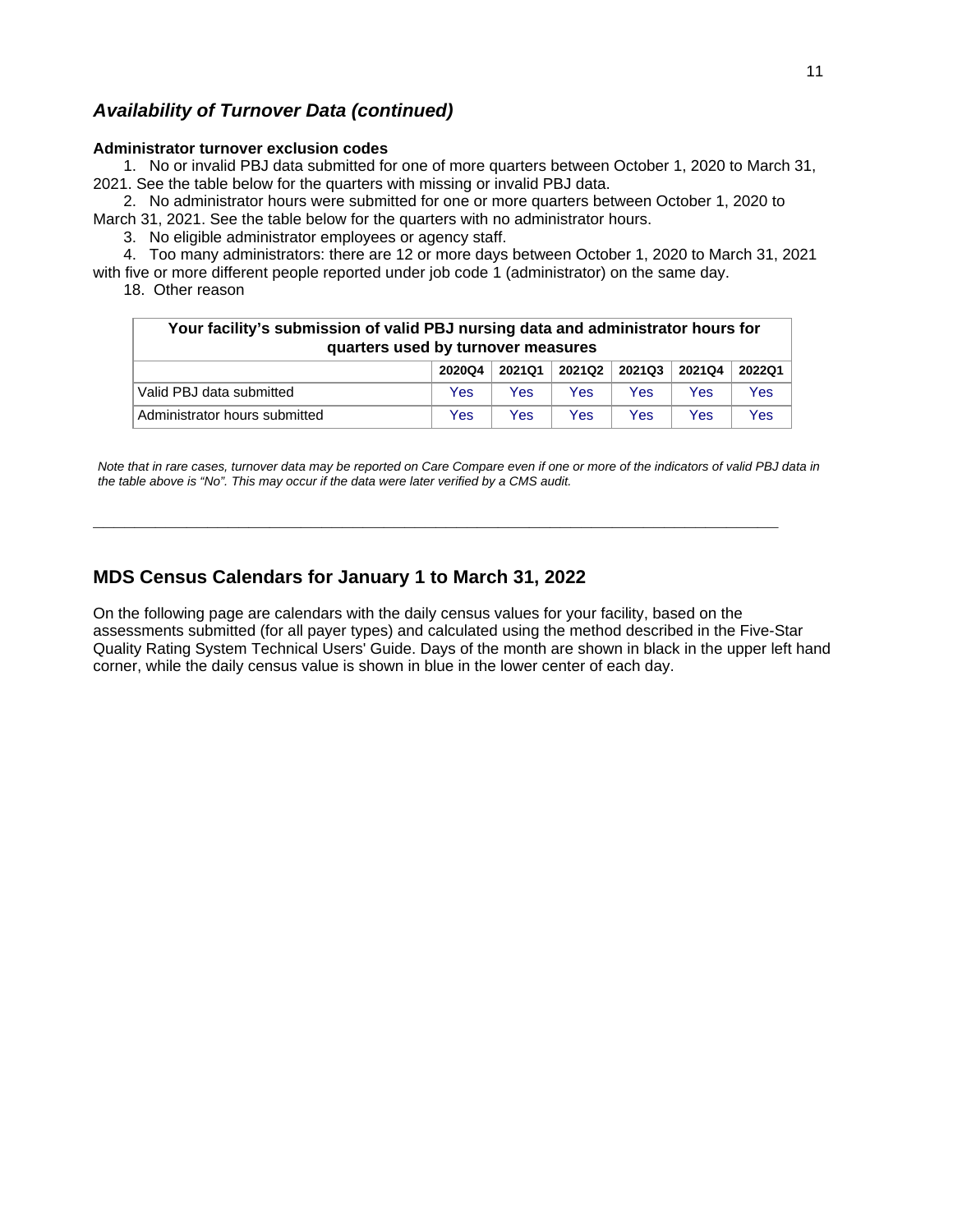| Daily MDS Census for January 2022 |               |         |                       |    |                |                 |  |
|-----------------------------------|---------------|---------|-----------------------|----|----------------|-----------------|--|
| <b>Sunday</b>                     | <b>Monday</b> | Tuesday | Wednesday<br>Thursday |    | Friday         | <b>Saturday</b> |  |
|                                   |               |         |                       |    |                | 1               |  |
|                                   |               |         |                       |    |                | 71              |  |
| $\mathbf{2}$                      | $\mathbf{3}$  | 4       | 5                     | 6  | $\overline{7}$ | 8               |  |
| 71                                | 70            | 71      | 72                    | 73 | 75             | 76              |  |
| 9                                 | 10            | 11      | 12                    | 13 | 14             | 15              |  |
| 76                                | 75            | 76      | 73                    | 70 | 71             | 70              |  |
| 16                                | 17            | 18      | 19                    | 20 | 21             | 22              |  |
| 70                                | 71            | 72      | 74                    | 74 | 74             | 75              |  |
| 23                                | 24            | 25      | 26                    | 27 | 28             | 29              |  |
| 75                                | 74            | 73      | 72                    | 71 | 72             | 72              |  |
| 30                                | 31            |         |                       |    |                |                 |  |
| 73                                | 71            |         |                       |    |                |                 |  |

| Daily MDS Census for February 2022 |                |         |              |          |        |                 |
|------------------------------------|----------------|---------|--------------|----------|--------|-----------------|
| <b>Sunday</b>                      | <b>Monday</b>  | Tuesday | Wednesday    | Thursday | Friday | <b>Saturday</b> |
|                                    |                | 1       | $\mathbf{2}$ | 3        | 4      | 5               |
|                                    |                | 75      | 76           | 76       | 75     | 77              |
| 6                                  | $\overline{7}$ | 8       | 9            | 10       | 11     | 12              |
| 77                                 | 74             | 73      | 76           | 76       | 77     | 75              |
| 13                                 | 14             | 15      | 16           | 17       | 18     | 19              |
| 75                                 | 75             | 76      | 76           | 76       | 75     | 70              |
| 20                                 | 21             | 22      | 23           | 24       | 25     | 26              |
| 70                                 | 69             | 70      | 72           | 72       | 72     | 72              |
| 27                                 | 28             |         |              |          |        |                 |
| 72                                 | 72             |         |              |          |        |                 |

| Daily MDS Census for March 2022 |                |         |              |                 |        |          |
|---------------------------------|----------------|---------|--------------|-----------------|--------|----------|
| <b>Sunday</b>                   | Monday         | Tuesday | Wednesday    | <b>Thursday</b> | Friday | Saturday |
|                                 |                | 1       | $\mathbf{2}$ | $\mathbf{3}$    | 4      | 5        |
|                                 |                | 70      | 72           | 72              | 70     | 70       |
| 6                               | $\overline{7}$ | 8       | 9            | 10              | 11     | 12       |
| 69                              | 68             | 67      | 68           | 69              | 69     | 69       |
| 13                              | 14             | 15      | 16           | 17              | 18     | 19       |
| 69                              | 67             | 66      | 67           | 67              | 68     | 66       |
| 20                              | 21             | 22      | 23           | 24              | 25     | 26       |
| 66                              | 66             | 69      | 70           | 71              | 73     | 71       |
| 27                              | 28             | 29      | 30           | 31              |        |          |
| 69                              | 68             | 68      | 68           | 70              |        |          |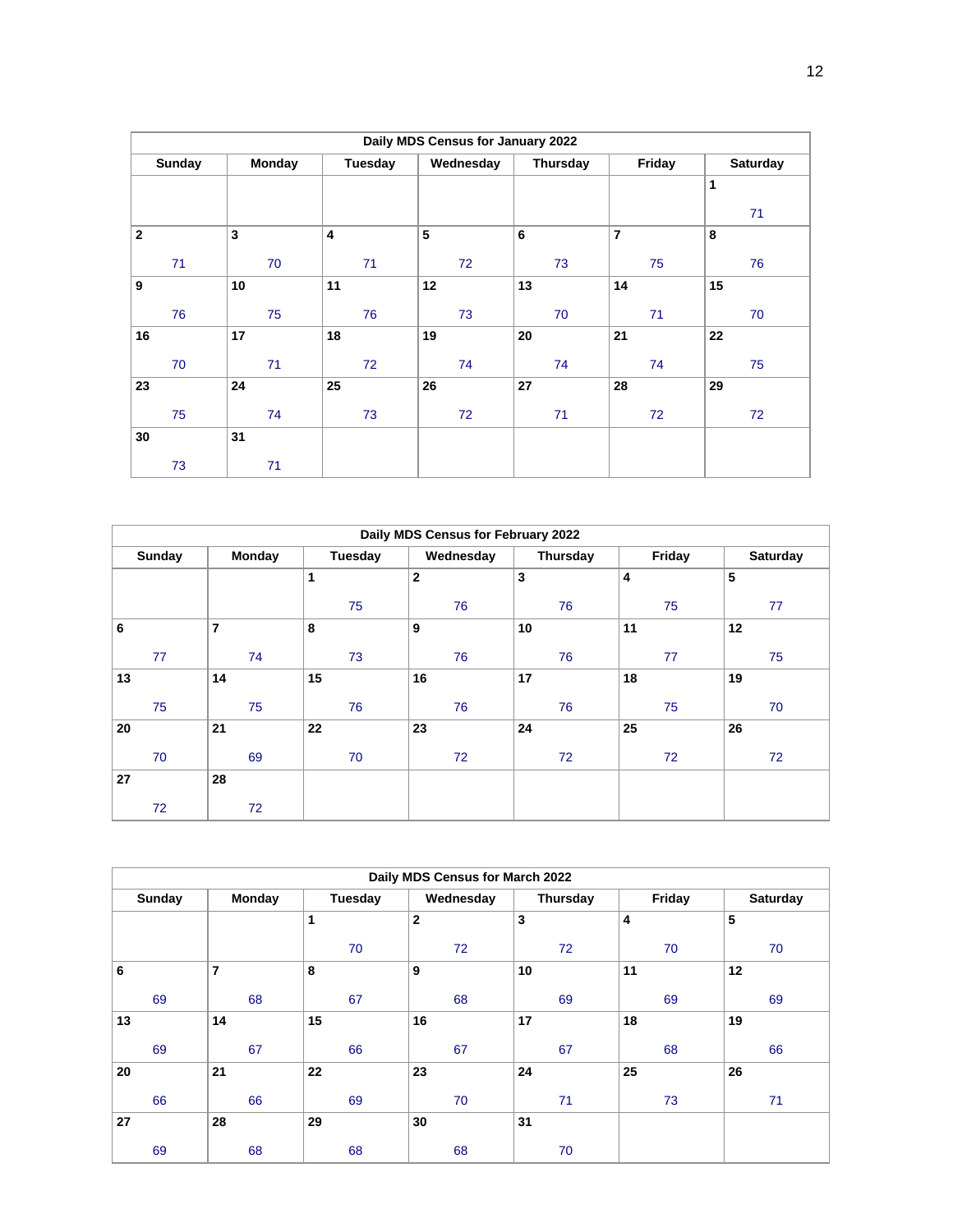### **References**

#### **Technical Details on the Five-Star Quality Rating System**

The Five-Star Quality Rating System Technical Users' Guide includes detailed methodology for all domains of the rating system and can be found at:

er-Enrollment-and-Certification/CertificationandComplianc/downloads/usersquide.pdf

#### **Provider Data Catalog**

All of the data posted on the Care Compare website as well as additional details on some domains and measures are available for download on the Provider Data Catalog at: https://data.cms.gov/provider-data/

#### **Staffing**

Information about staffing data submission is available on the CMS website at: https://www.cms.gov/Medicare/Quality-Initiatives-Patient-Assessment-Instruments/NursingHomeQualityInits/Staffing-Data-Submission-PBJ.html

For additional assistance with or questions related to the PBJ registration process, please contact the QIES Help Desk at 888-477-7876 or via email at iQIES@cms.hhs.gov.

CMS Memorandum QSO-22-08-NH regarding weekend staffing, staff turnover, and information about linking employee identifiers can be found at: s/document/gso-22-08-nh.pdf

Instructions and templates for linking employee identifiers can be found in the **PBJ Provider User's Guide** at: https://qtso.cms.gov/providers/nursing-home-mdsswing-bed-providers/reference-manuals

#### **Detailed Employee level staffing data** can be found at:

https://data.cms.gov/quality-of-care/payroll-based-journal-daily-nurse-staffing

#### **Quality of Resident Care**

Detailed specifications (including risk-adjustment) for the MDS-based QMs, claims-based QMs and SNF QRP measures can be found under "MDS\_QM\_Users\_Manual\_V15\_Effective\_01-01-2022" in the downloads section at:

https://www.cms.gov/Medicare/Quality-Initiatives-Patient-Assessment-Instruments/NursingHomeQualityInits/NHQIQualityMeasures.html

# SNF QRP COVID-19 Public Reporting Tip Sheet can be found at:

https://www.cms.gov/files/document/snfgrp-cc

# SNF Quality Reporting Training page can be found at:<br>https://www.cms.gov/Medicare/Quality-Initiatives-Patient-Assessment-Instruments/NursingHomeQualityInits/

https://www.cms.gov/Medicare/Quality-Initiatives-Patient-Assessment-Instruments/NursingHomeQualityInits/ Skilled-Nursing-Facility-Quality-Reporting-Program/SNF-Quality-Reporting-Program-Training

FY 2022 SNF Final Rule can be found at:

Fee-for-Service-Payment/SNFPPS/List-of-SNF-Federal-Regulations

CMS Skilled Nursing Facility Center website can be found at: https://www.cms.gov/Center/Provider-Type/Skilled-Nursing-Facility-Center

Additional information about Public Reporting of the SNF QRP Quality Measures can be found at: https://www.cms.gov/Medicare/Quality-Initiatives-Patient-Assessment-Instruments/NursingHomeQualityInits/ Skilled-Nursing-Facility-Quality-Reporting-Program/SNF-Quality-Reporting-Program-Overview

For questions about the SNF QRP measures please contact: SNFQualityQuestions@cms.hhs.gov

### **PBJ Deadlines**

| <b>Submission Deadline</b> | <b>PBJ Reporting Period</b>         | Posted on Care Compare and used<br>for Staffing Ratings |
|----------------------------|-------------------------------------|---------------------------------------------------------|
| February 14, 2022          | October 1, 2021 - December 31, 2021 | April 2022 - June 2022                                  |
| May 15, 2022               | January 1, 2022 - March 31, 2022    | July 2022 - September 2022                              |
| August 14, 2022            | April 1, 2022 - June 30, 2022       | October 2022 - December 2022                            |
| November 14, 2022          | July 1, 2022 - September 30, 2022   | January 2023 - March 2023                               |